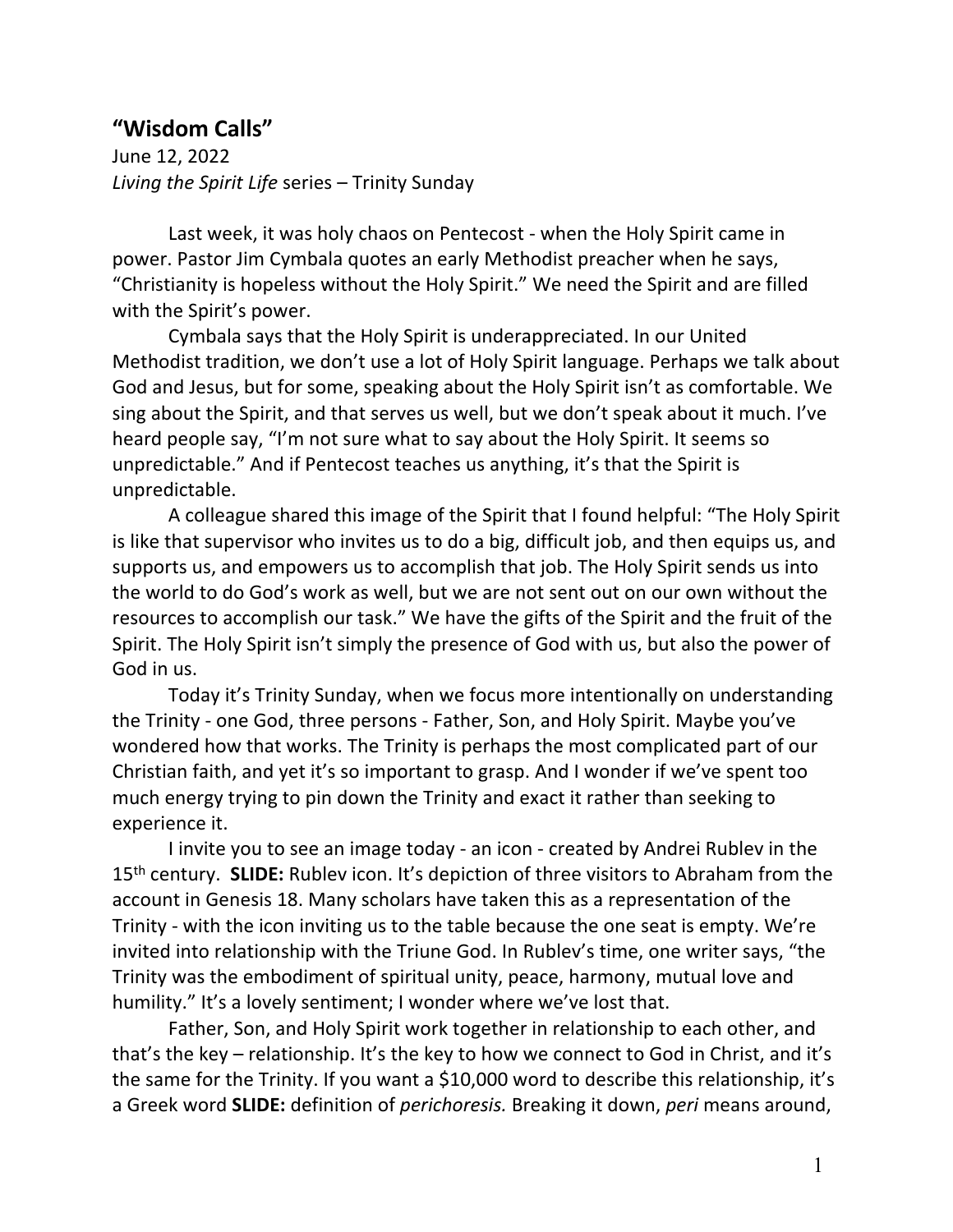and *choresis* means to make room or give way. It describes the dance of the Divine how Father, Son and Holy Spirit share this mutual indwelling and relationship.

So, it's about relationship. For example, I'm one person, but I'm a daughter, a spouse, a mother, a pastor. It's still me, but the relationship I have with specific people is different. I notice that in different ways at different times. Yesterday at Ana's open house was one of those moments. Family, friends, and church family gathered, and it was a convergence of my life and our family's life. I'm connected to all of those people, but in different ways. Relationship is the key.

We heard two readings this morning. First, a small part of Jesus' final words to his followers. It's as if he's passing on instructions - maybe like a parent giving instructions to someone who will watch their children and making sure they have all of the right information in case something should happen. Ivan and I had a document when our kids were little: *Here's my cell phone. Here's my where we'll be. Here are others who can help.* 

Jesus is giving the disciples what they need to know about how to live in the world as he prepares for all that's ahead. He's on his way to the cross. And there's a lot that he says in a few chapters, even as he moves from giving instructions to making a promise of the Holy Spirit coming.

Just as we might struggle to understand the Holy Spirit, I wonder if they did too. It wasn't that the Spirit would give them future insight or make it so they knew everything that was coming. The Spirit was a presence and power to help them stay connected to Jesus after he was gone from their sight. Remember we're backtracking to before Jesus is crucified. The promise here is that Jesus will be connected to them. Jesus will be reachable even though he won't be in their physical presence, and I can only imagine their heads spinning trying to understand.

And it's not just that Jesus is near; it's that the Spirit will guide them to truth. The Spirit will help them to seek the Kingdom of God in its fullness. The Spirit will guide them in ways that lead to life, hope, love, and deeper faith. The Spirit will comfort, convict, challenge, and correct.

Perhaps that's the best connection for what we read in the passage from Proverbs 8. Bishop David Bard used some of this passage in a sermon he preached about wisdom at the worship service where we celebrate ordination and commissioning - sending people out to serve in pastoral ministry. And his encouragement was very clear: we need wisdom.

Wisdom calls out from the world and invites us to pay attention. In Proverbs, Wisdom is feminine and makes clear that she has been God's helper from the beginning. Bishop Bard shared his take - that wisdom must be coupled with humility, prudence, and an appreciation for complexity. It's not so simple all the time. We need an appreciation for the *both/and* nature of faith and living with questions.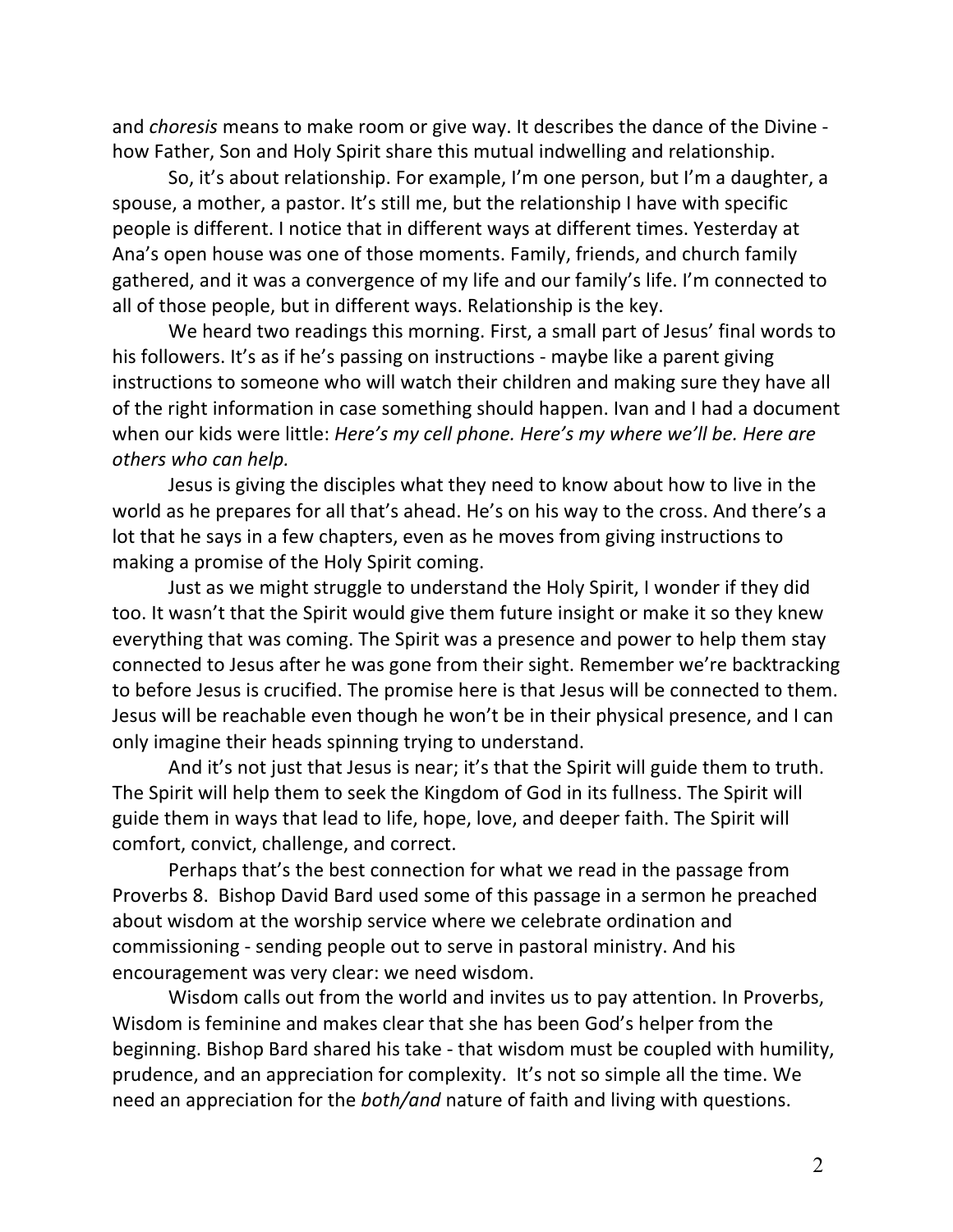Bishop Bard also said, "Isn't it interesting that in the middle of our Bible we find (Psalms) a book of songs and poems that sing for joy and cry out in lament; and a book of wisdom (Proverbs) that ponders the world and tries to make some sense of it all. A faith rooted in the God of this Bible is a faith inviting us to hold all that we know and experience in our souls. It invites us to let God's Spirit work in us so that we have large souls, capacious (or roomy) hearts, and expansive minds." He reminded me of the need for openness of heart, spirit, and mind as we continue to seek God's will and way.

We need wisdom, which is different than knowledge. We might know how to do a lot, but wisdom is a bit different. Some say that wisdom is knowledge applied. I get that, but wisdom seems more holy than that. Frederick Buechner writes: "Wisdom is a matter not only of the mind but of the intuition and the heart." Wisdom is something we seek - so with it goes a good dose of humility - an understanding that we're not quite there.

Wisdom calls out for us to seek. It's not that we see ourselves as lacking wisdom, but that we understand the ongoing growth of life with God. There's something here about the Spirit's work to keep on opening us to God's working in our lives and in the world.

Whenever I spend time with my childhood friends, they usually ask about what my next sermon is about. I told them it was about wisdom today. So, one friend mentioned the collection of quotes, lyrics, verses, and songs that Ana requested for her graduation celebration. It really is a great offering of collective wisdom that help us understand and grow. People took time to think about what's meaningful to them, and it's really a source of wisdom, guidance, and help.

As we claim our faith and go boldly into the world, remember that relationship is the key even as we seek God. Some of you may be familiar with the book **SLIDE:**  *The Shack* picture. For me, it's one of the most interesting takes on the Trinity – and understanding that relationship of one God, three persons. Here you see the depiction from the film version with Mack. The Spirit is depicted as a woman, and much of her activity is almost like a dance in relationship with the others.

The Holy Spirit is God's present activity in our midst. I appreciate the God moment that was shared about the experience of the Holy Spirit at a memorial service - and the surprise that it was. In our United Methodist teaching, we say that the Holy Spirit is working when we sense God's leading, God's challenge, God's support, and God's comfort. Maybe that's helpful to remember because then maybe we can claim it a little more boldly. We share "God moments" that proclaim God's leading, challenge, support, and comfort. That's the Holy Spirit!

And that paying attention is important. Proverbs says that Wisdom calls out to us. We need to nurture a thinking faith in Jesus, a faith that is critical in the sense